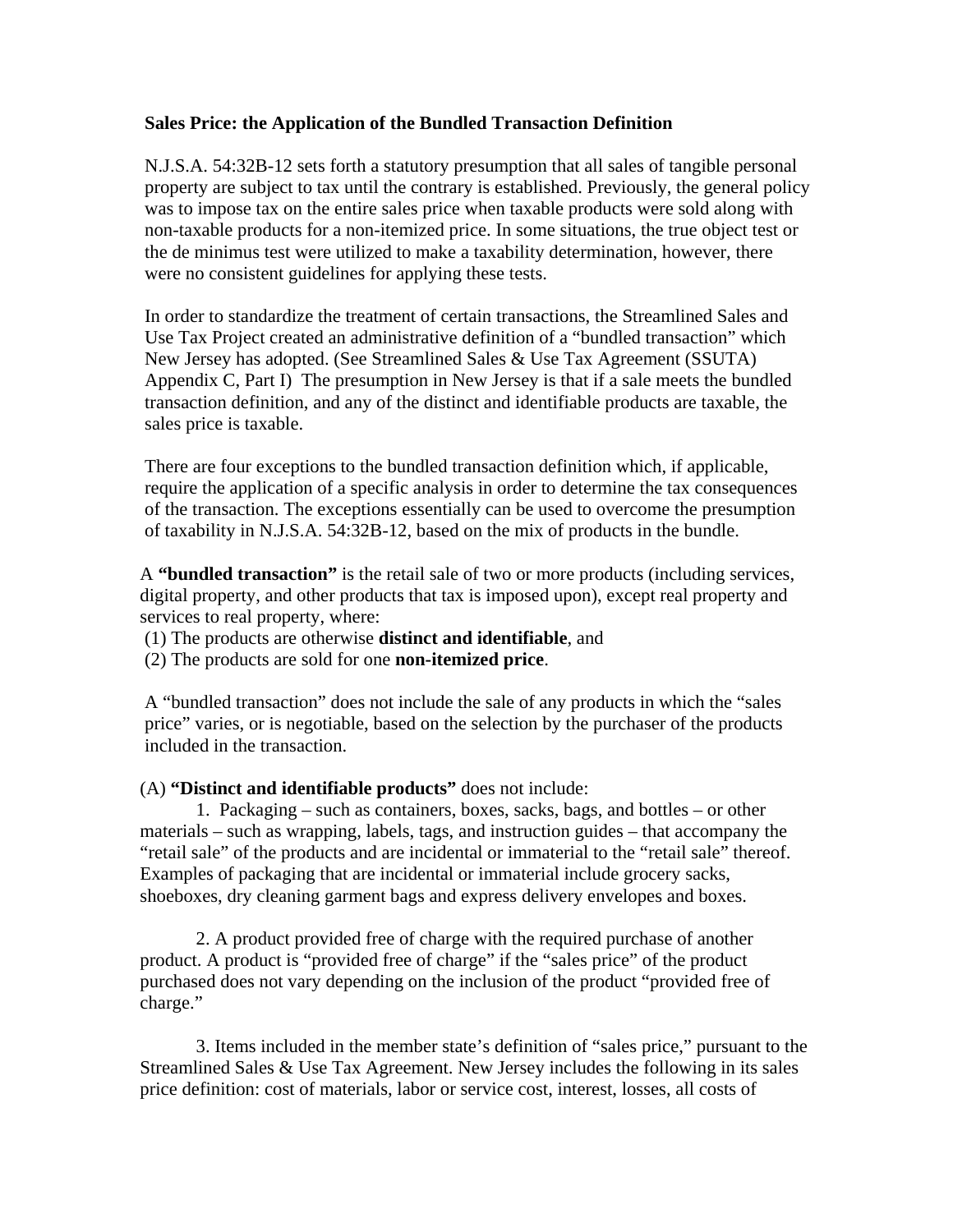transportation to the seller, all taxes imposed on the seller, all expenses of the seller, delivery charges, and installation charges. N.J.S.A. 54:32B-2(oo)

(B) The term **"one non-itemized price"** does not include a price that is separately identified by product on binding sales or other supporting sales-related documentation made available to the customer in paper or electronic form including, but not limited to an invoice, bill of sale, receipt, contract, service agreement, lease agreement, periodic notice of rates and services, rate card, or price list.

If the transaction is not bundled because there is only one distinct and identifiable product (e.g. an appliance packaged in a cardboard box), the tax treatment is that of the product.

If the transaction is not bundled because the price of each product is itemized, the tax treatment of each product is considered separately.

## **Exceptions to the "bundled transaction" definition:**

 A transaction that otherwise meets the definition of a "bundled transaction" as defined above, is not a "bundled transaction" if it is:

1. The "retail sale" of tangible personal property and a service where the tangible personal property is essential to the use of the service, and is provided exclusively in connection with the service, and the **true object** of the transaction is the service; or

 2. The "retail sale" of services where one service is provided that is essential to the use or receipt of a second service and the first service is provided exclusively in connection with the second service and the **true object** of the transaction is the second service;

These are not bundled transactions. In these transactions, the **true object** test is used to determine taxability of the non-itemized price.

3. A transaction that includes taxable products and nontaxable products and the "purchase price" or "sales price" of the taxable products is **de minimis**.

(a) **De minimis** means the seller's "purchase price" or "sales price" of the taxable products is ten percent (10%) or less of the total "purchase price" or "sales price" of the bundled products.

(b) Sellers shall use either the "purchase price" or the "sales price" of the products to determine if the taxable products are de minimis. Sellers may not use a combination of the "purchase price" and "sales price" of the products to determine if the taxable products are de minimis.

(c) Sellers shall use the full term of a service contract to determine if the taxable products are de minimis;